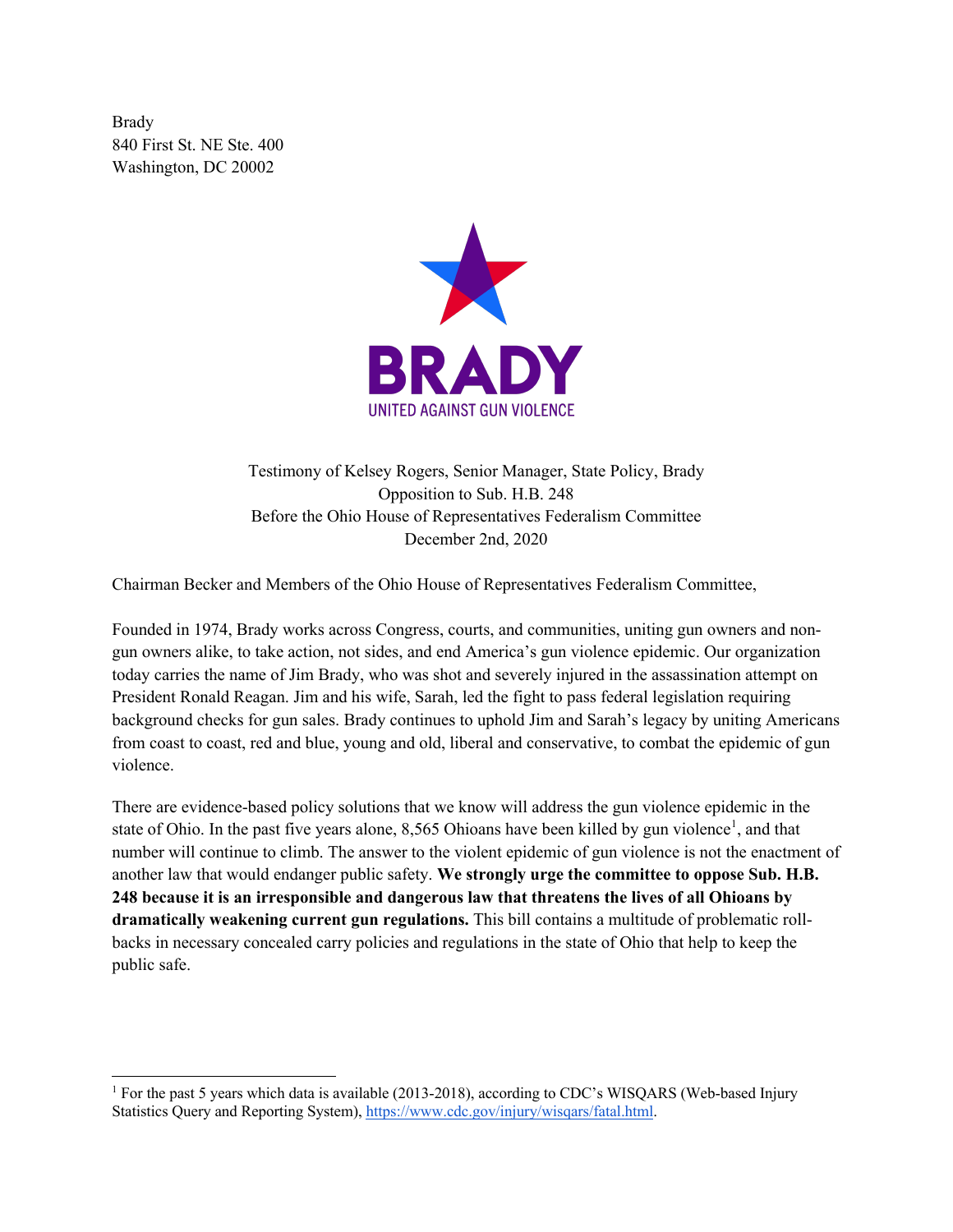## Lowering the Age of Handgun Purchases & Concealed Carry Permit Requirements

Current Ohio law makes it illegal for an individual to sell or provide a handgun to another person under the age of 21, with reasonable exceptions for hunting, sporting, or gun safety courses if under the supervision or control of an adult. However, this bill would eliminate that prohibition when the gun is being sold to an individual who is between 18 and 21 years of age, so long as they have a valid concealed carry permit. This bill would also permit 18- to 21-year-olds to apply for, and receive, these concealed carry permits.

These two policies, taken together, will have a dramatic and dangerous impact and will likely result in increased rates of both firearm homicide and suicide.

In Ohio, law enforcement "shall" issue a license to carry a concealed handgun if the applicant meets the relevant qualifications (one of which is age), a permissive standard. Studies show that firearm homicide rates are higher in these states with more permissive concealed carry laws. Specifically, controlling for various predictors of homicide rates including unemployment rate and violent crime rates, the firearms homicide rate is almost 11 percent higher in states like Ohio with shall-issue carry states in comparison to their counterparts with more stringent regulations.<sup>2</sup> The existing law is already needlessly dangerous. Lowering the minimum age to acquire a concealed weapons license and thus allowing thousands more Ohioans to obtain these licenses, will likely only serve to further increase firearm homicide rates in Ohio.

Age restrictions with regards to firearms exist for a reason. Research evaluating the association between minimum purchase age for the sale of handguns and adolescent suicide rates shows that lowering the age minimum for purchasing a handgun from 21 years of age to 18 years of age is associated with a dramatic increase in the suicide rate among 18- to 20-year-olds, while state policies that limit the sale of handguns to individuals 21 and older are associated with 1.91 fewer suicides per 100,000 18 to 20-year-olds.<sup>3</sup> Importantly, researchers have shown that numerous brain functions, including impulse control, which has ramifications for the safe handling and use of firearms, continue to develop until the age of 26.<sup>4</sup> Researchers focusing on adolescent psychological and brain development show that while decision making abilities are developed by age 16, "self-regulation"—or the ability for an individual to control their behavior while in a heightened emotional state—does not mature until age 22.<sup>5</sup> A strong aptitude in self-control and impulse regulation while dealing with strong emotions is absolutely necessary when considering who should legally be able to purchase and carry handguns in public. Therefore, a policy

<sup>&</sup>lt;sup>2</sup> Emma E. Fridel, "Comparing the Impact of Household Gun Ownership and Concealed Carry Legislation on the Frequency of Mass Shootings and Firearms Homicide," Justice Quarterly, 2020.

<sup>&</sup>lt;sup>3</sup> Raifman, Julia, Elysia Larson, Colleen L Barry, Michael Siegel, Michael Ulrich, Anita Knopov, and Sandro Galea. "State Handgun Purchase Age Minimums in the US and Adolescent Suicide Rates: Regression Discontinuity and

Difference-in-Differences Analyses." *Bmj*, 2020. https://doi.org/10.1136/bmj.m2436. 4 Cassandra Crifasi, "More States Should Raise the Age to Buy Firearms," The Trace, February 1, 2019, https://www.thetrace.org/2019/02/rifle-purchase-age-gun-policy/.<br>
<sup>5</sup> Laurence Steinberg, "When Can You Buy a Gun, Vote or Be Sentenced to Death? Science Suggests US Should

Revise Legal Age Limits," The Conversation, June 11, 2020, https://theconversation.com/when-can-you-buy-a-gunvote-or-be-sentenced-to-death-science-suggests-us-should-revise-legal-age-limits-92328.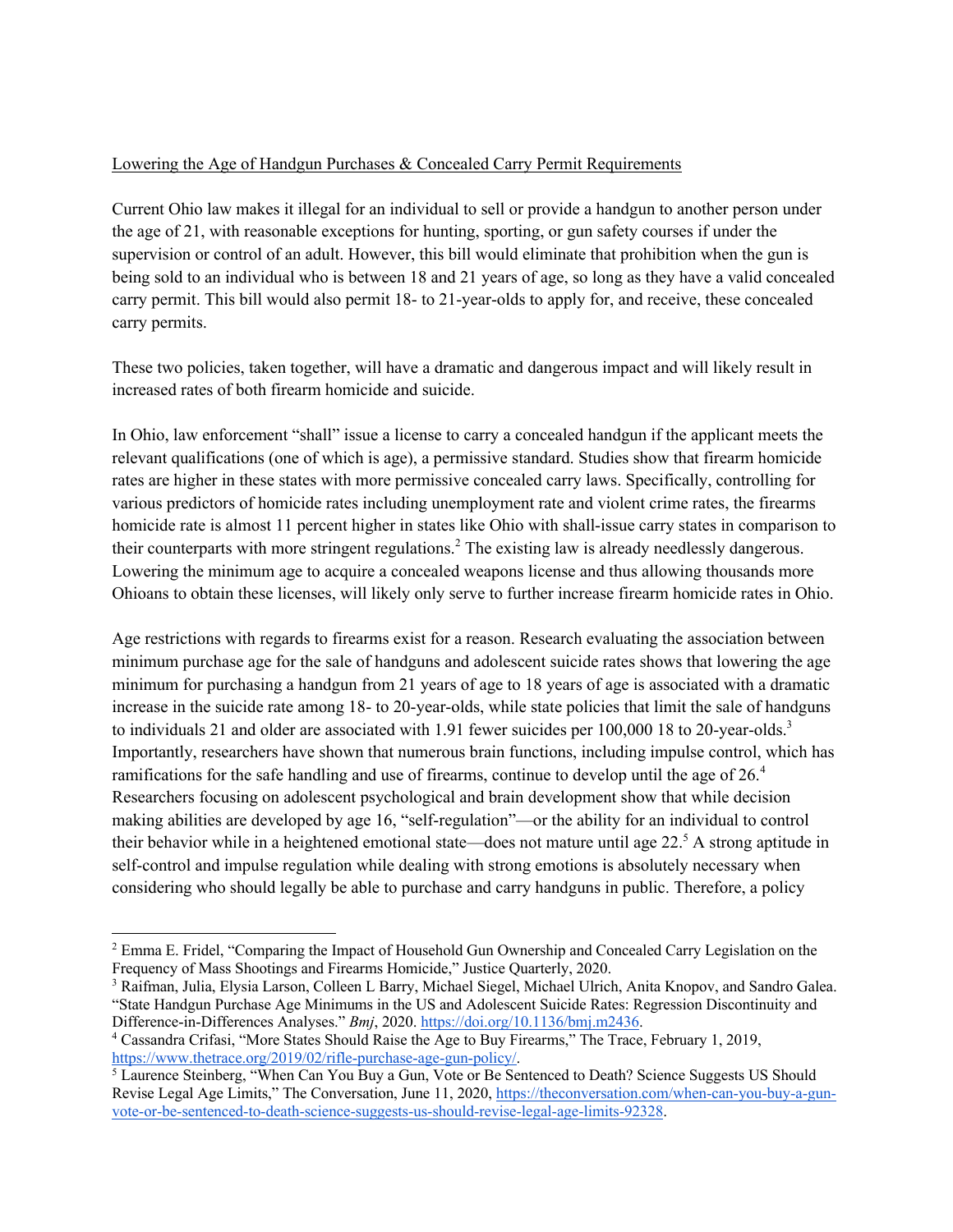contemplating allowing adolescents without fully developed brain capacity to apply for and obtain concealed carry permits would put numerous Ohioan lives at risk.

# Changes to Concealed Carry Regulations

This bill includes a plethora of changes to current regulations surrounding concealed carry laws in Ohio that would put the Ohio public at more risk. Among them are: allowing individuals to carry firearms while consuming beer or liquor in certain premises; expanding who can carry concealed firearms in a school safety zone; providing civil immunity for schools and people authorized to carry in a school from injury, death, or loss caused by a firearm in a school safety zone; imposing liability on a property owner who posts a sign prohibiting the carrying of firearms where injury or death was allegedly caused by the prohibition of firearms; and prohibiting public employers, boards of education, and state universities from taking disciplinary action or discriminating against employees, contractors, or students for carrying a concealed firearm.

These roll-backs of current regulation rely on the theory that where there are more guns, there will be more security, but time and time again, the evidence has proven that the use of firearms in self-defense against criminal victimization is very rare. An analysis of 14,000 instances of crime in the presence of a victim from the 2007-2011 National Crime Victimization Survey showed that self-defensive gun use only occurred in less than 1% of cases.<sup>6</sup> The analysis also showed no significant benefit of using a gun in selfdefense to prevent injury during crime victimization.<sup>7</sup> In fact, the shall-issue permitting laws that exist currently in Ohio have actually shown to be significantly associated with 8.6 percent higher firearm homicide rates and 6.5 percent higher total homicide rates.<sup>8</sup> The association of shall-issue permitting laws with higher homicide rates holds for both black and white populations in America.<sup>9</sup> Given these trends, expanding who can carry concealed firearms and where they can carry them will not protect Ohioans. Instead, these changes will create greater risk for Ohioans who are going to class, eating at a restaurant, frequenting a business, or just carrying on daily activities.

# Expansion of Stand Your Ground to Business Locations

Sub. H.B. 248 dangerously expands those who have no duty to retreat before using self-defense to business owners, family members of the business owner, employees of the business, or any person who is on the premises to provide services to the business. Current Ohio law requires an individual to attempt to retreat to safety if they are in a public location - something that all reasonable people recognize as prudent

<sup>6</sup> Hemenway, David, and Sara J. Solnick. "The Epidemiology of Self-Defense Gun Use: Evidence from the National Crime Victimization Surveys 2007–2011." *Preventive Medicine* 79 (2015): 22–27. https://doi.org/10.1016/j.ypmed.2015.03.029.

 $^7$  Id.

<sup>8</sup> Siegel, Michael, Ziming Xuan, Craig S Ross, Sandro Galea, Bindu Kalesan, Eric Fleegler, and Kristin A Goss. "Easiness of Legal Access to Concealed Firearm Permits and Homicide Rates in the United States." American journal of public health. American Public Health Association, December 2017. https://www.ncbi.nlm.nih.gov/pmc/articles/PMC5678379/.<br><sup>9</sup> Anita Knopov, Michael Siegel, Ziming Xuan, Emily F Rothman, Shea W Cronin, David Hemenway, The Impact

of State Firearm Laws on Homicide Rates among Black and White Populations in the United States, 1991–2016, *Health & Social Work*, Volume 44, Issue 4, November 2019, Pages 232–240, https://doi.org/10.1093/hsw/hlz024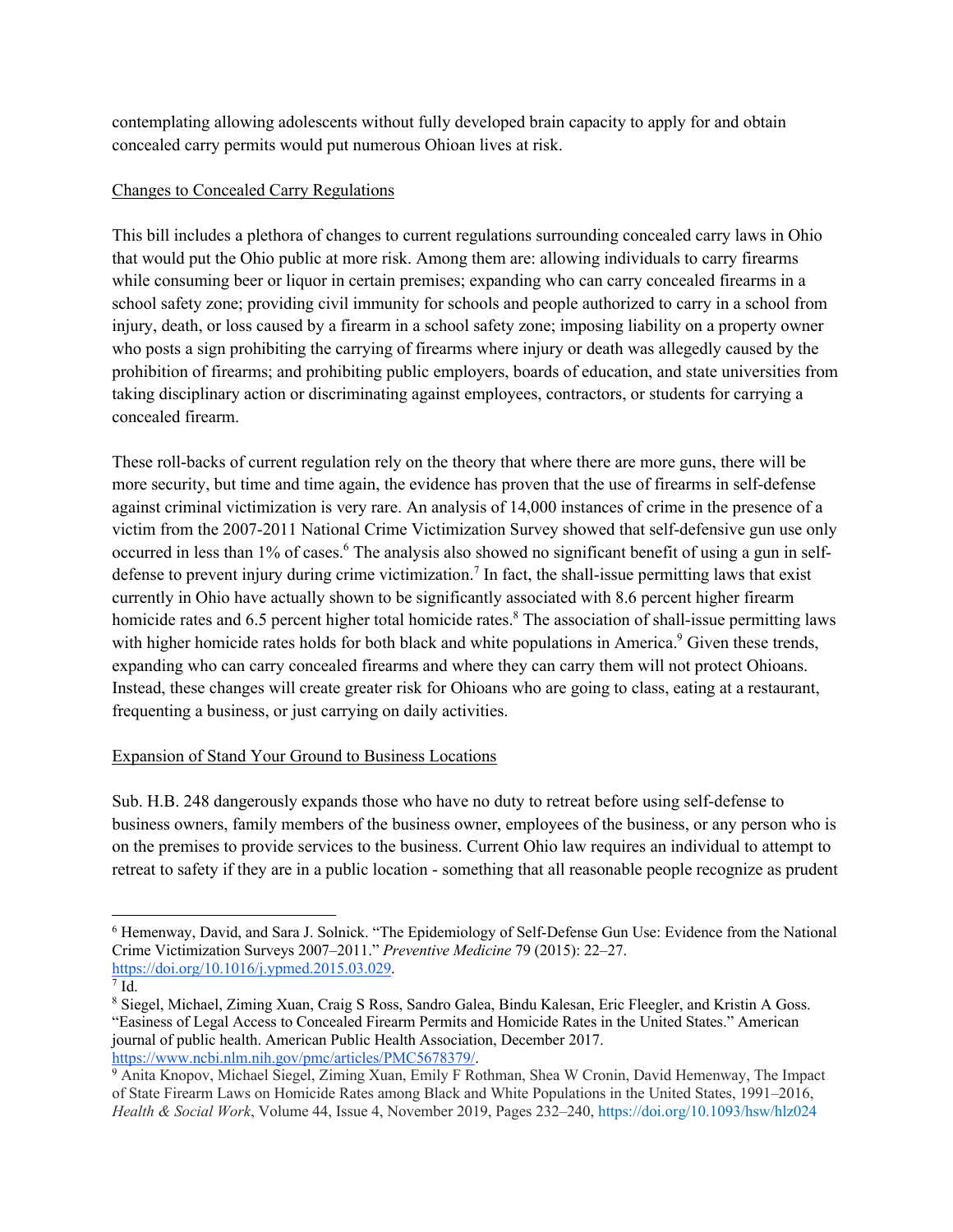to prevent lethal force or violence in public spaces. If passed, Sub. H.B. 248 would no longer require individuals to attempt to peacefully retreat from a dangerous situation in a place of employment or an owned business, rather than automatically resorting to violence.

Furthermore, in a country that strives to protect each person equally under the law, Stand Your Ground statutes exempt assailants who claim self-defense from the same judicial procedure that would apply to anyone else for taking another human life in different circumstances. The dangers of unequal and misapplication are rife.

There is a substantial body of evidence showing that stand-your-ground laws increase firearm homicide rates as well as total homicide rates.<sup>10</sup> Two nation-wide studies demonstrated that not only did Stand Your Ground laws not make Americans safer, it did the exact opposite: it raised rates of violence across the country. A Wall Street Journal study analyzing data in the first decade of the millennium found that "justifiable homicides" increased a whopping 85 percent in that ten year period, despite all other homicides actually declining.<sup>11</sup> A Texas A&M study analyzing the same timeframe showed that SYG laws weren't associated with lower rates of violent crime but *were* linked to an 8 percent increase in homicide rates in states that had newly adopted SYG statues.

Stand Your Ground laws today exist within the broader context of deeply rooted racism and racist systems in the United States that have, and continue to, result in the death, injury, and dehumanization of Black people. The systemic and institutional racism that results in disproportionate rates of shootings and homicides in communities of color12 are dramatically worsened by Stand Your Ground laws, which are applied "unpredictabl[y] and uneven[ly] and result[] in racial disparities."<sup>12</sup> One study shows that when a Black victim is murdered by a white shooter, that shooting is far more likely to be deemed justified under a SYG law.<sup>13</sup> In this study, the authors found that the odds of a homicide where a white perpetrator killed a Black victim being deemed justified under a SYG statute is 281 percent greater than the odds of a white perpetrator killing a white victim being deemed justified.14 As a direct contrast, a shooting involving a Black perpetrator that injured or killed a white individual has barely half the odds of being ruled justifiable, relative to situations involving both a white perpetrator and victim.<sup>15</sup> A similarly disturbing study broke down the racial bias inherent in SYG laws into a simpler form: they found that, no matter the race of the perpetrator, they were two times more likely to be convicted in a case involving white victims when comparing to those with a non-white victim.<sup>16</sup>

<sup>&</sup>lt;sup>10</sup> Morral, Andrew R. "Effects of Stand-Your-Ground Laws on Violent Crime," April 22, 2020,

https://www.rand.org/research/gun-policy/analysis/stand-your-ground/violent-crime.html.<br><sup>11</sup> Joe Palazzolo and Rob Barry, "More Killings Called Self-Defense," The Wall Street Journal, Apr. 2, 2012, https://www.wsj.com/articles/SB10001424052702303404704577311873214574462.

<sup>&</sup>lt;sup>12</sup> American Bar Association: National Task Force on Stand Your Ground Laws, Report and Recommendations, Sept. 2015, https://www.issuelab.org/resources/22713/22713.pdf.

<sup>&</sup>lt;sup>13</sup> John K. Roman, "Race, Justifiable Homicide, and Stand Your Ground Laws: Analysis of FBI Supplementary Homicide Report Data," The Urban Institute, July 2013,

https://www.urban.org/sites/default/files/publication/23856/412873-Race-Justifiable-Homicide-and-Stand-Y our-Ground-Laws.PDF.

<sup>14</sup> Id.

 $15$  Id.

<sup>&</sup>lt;sup>16</sup> Nicole Ackermann, Melody S. Goodman, Keon Gilbert, Cassandra Arroyo-Johnson, Marcello Pagano, "Race, Law, and Health: Examination of 'Stand Your Ground' and Defendant Convictions in Florida," Social Science &